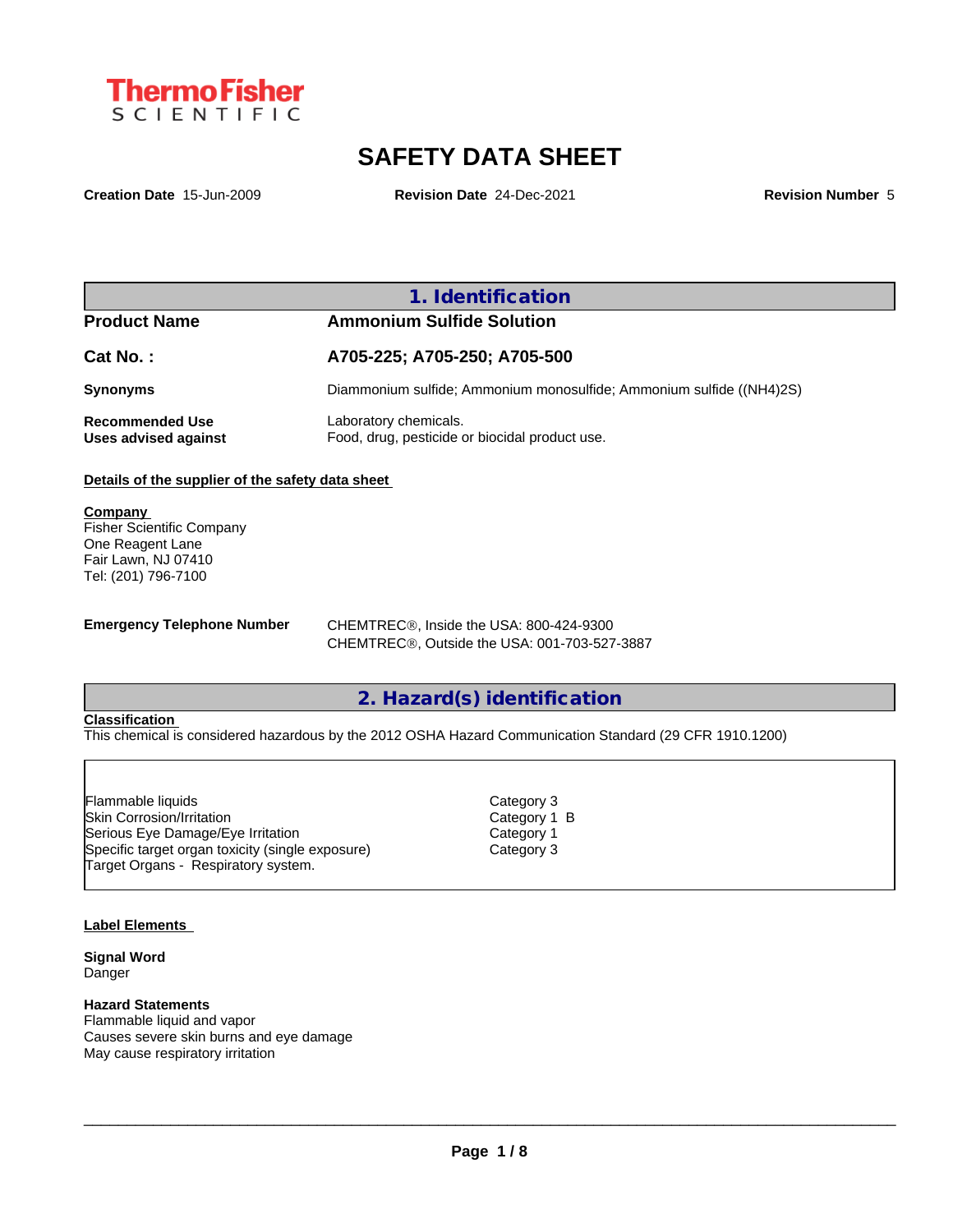

#### **Precautionary Statements Prevention**

Do not breathe dust/fume/gas/mist/vapors/spray

Wash face, hands and any exposed skin thoroughly after handling

Wear protective gloves/protective clothing/eye protection/face protection

Use only outdoors or in a well-ventilated area

Keep away from heat/sparks/open flames/hot surfaces. - No smoking

Keep container tightly closed

Ground/bond container and receiving equipment

Use explosion-proof electrical/ventilating/lighting equipment

Use only non-sparking tools

Take precautionary measures against static discharge

## Keep cool

**Response**

Immediately call a POISON CENTER or doctor/physician

#### **Inhalation**

IF INHALED: Remove victim to fresh air and keep at rest in a position comfortable for breathing

#### **Skin**

IF ON SKIN (or hair): Take off immediately all contaminated clothing. Rinse skin with water/shower

Wash contaminated clothing before reuse

#### **Eyes**

IF IN EYES: Rinse cautiously with water for several minutes. Remove contact lenses, if present and easy to do. Continue rinsing **Ingestion**

### IF SWALLOWED: Rinse mouth. DO NOT induce vomiting

**Fire**

In case of fire: Use CO2, dry chemical, or foam for extinction

#### **Storage**

#### Store locked up

Store in a well-ventilated place. Keep container tightly closed

**Disposal**

Dispose of contents/container to an approved waste disposal plant

#### **Hazards not otherwise classified (HNOC)**

Very toxic to aquatic life

Contact with acids liberates toxic gas **Other hazards**

Stench.

# **3. Composition/Information on Ingredients**

| ∶omponent                  | <b>CAS No</b>                   | $M$ oinht $0/$                                   |
|----------------------------|---------------------------------|--------------------------------------------------|
| Water                      | 770c<br>$18 - 5$<br>- 22-       | - 80<br><b>76.</b><br>v                          |
| ı sulfide<br>ionium<br>Amn | 7C<br>$\sim$ $\sim$ $\sim$<br>ື | $\sim$<br>$\sim$<br>$\mathcal{L}^{\omega}$<br>∠∪ |

# **4. First-aid measures**

| <b>General Advice</b> | Show this safety data sheet to the doctor in attendance. Immediate medical attention is<br>required. |
|-----------------------|------------------------------------------------------------------------------------------------------|
| <b>Eve Contact</b>    | Rinse immediately with plenty of water, also under the eyelids, for at least 15 minutes.             |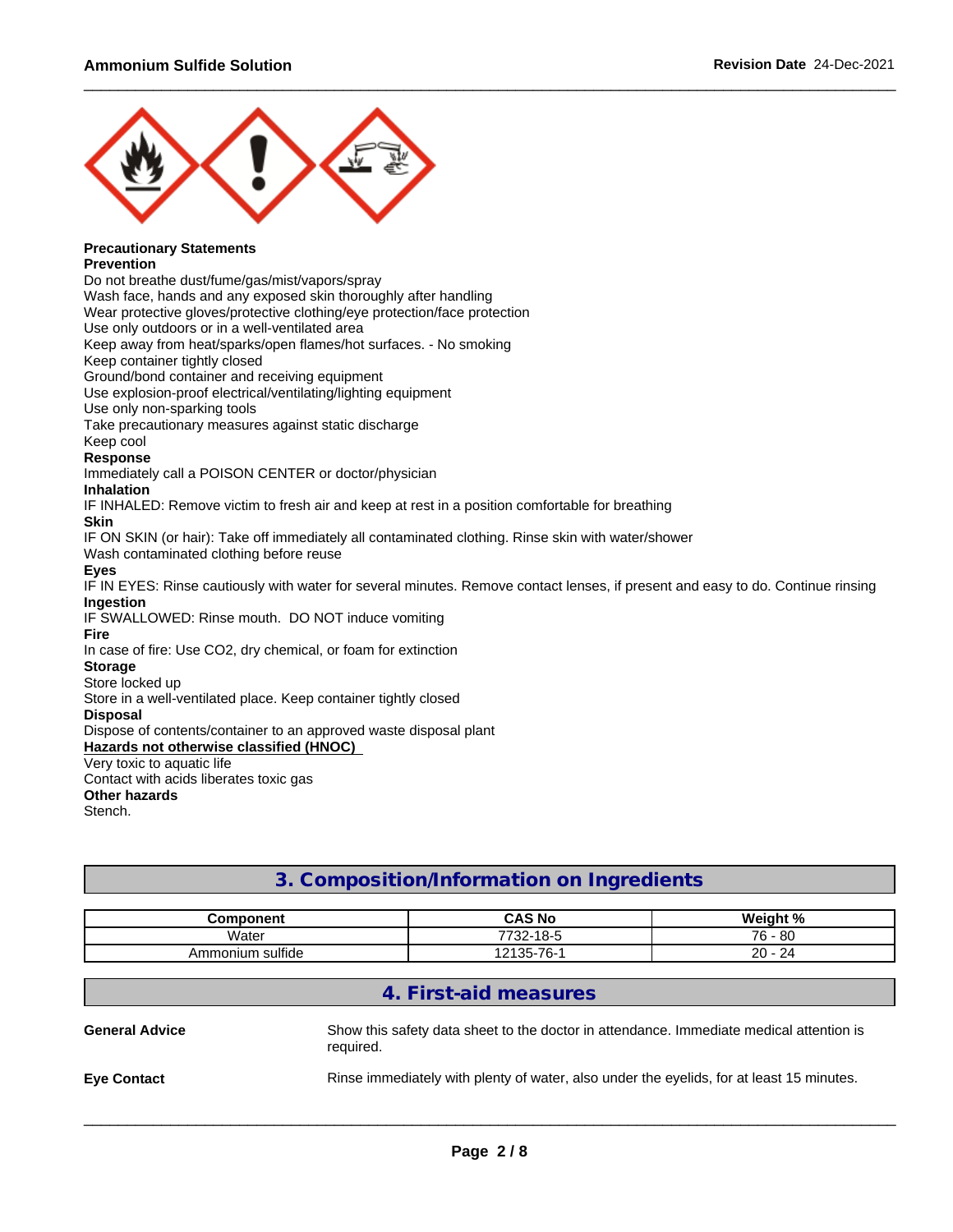|                                        | Immediate medical attention is required.                                                                                                                                                                                                                                                                                                                                                         |
|----------------------------------------|--------------------------------------------------------------------------------------------------------------------------------------------------------------------------------------------------------------------------------------------------------------------------------------------------------------------------------------------------------------------------------------------------|
| <b>Skin Contact</b>                    | Wash off immediately with plenty of water for at least 15 minutes. Remove and wash<br>contaminated clothing and gloves, including the inside, before re-use. Call a physician<br>immediately.                                                                                                                                                                                                    |
| <b>Inhalation</b>                      | If not breathing, give artificial respiration. Remove from exposure, lie down. Do not use<br>mouth-to-mouth method if victim ingested or inhaled the substance; give artificial respiration<br>with the aid of a pocket mask equipped with a one-way valve or other proper respiratory<br>medical device. Call a physician immediately.                                                          |
| Ingestion                              | Do NOT induce vomiting. Clean mouth with water. Never give anything by mouth to an<br>unconscious person. Call a physician immediately.                                                                                                                                                                                                                                                          |
| Most important symptoms and<br>effects | Causes burns by all exposure routes. Symptoms of overexposure may be headache,<br>dizziness, tiredness, nausea and vomiting: Product is a corrosive material. Use of gastric<br>lavage or emesis is contraindicated. Possible perforation of stomach or esophagus should<br>be investigated: Ingestion causes severe swelling, severe damage to the delicate tissue<br>and danger of perforation |
| <b>Notes to Physician</b>              | Treat symptomatically                                                                                                                                                                                                                                                                                                                                                                            |

**5. Fire-fighting measures**

| <b>Suitable Extinguishing Media</b>                              | CO <sub>2</sub> , dry chemical, dry sand, alcohol-resistant foam. Water mist may be used to cool<br>closed containers. |
|------------------------------------------------------------------|------------------------------------------------------------------------------------------------------------------------|
| <b>Unsuitable Extinguishing Media</b>                            | No information available                                                                                               |
| <b>Flash Point</b>                                               | 32 °C / 89.6 °F                                                                                                        |
| Method -                                                         | No information available                                                                                               |
| <b>Autoignition Temperature</b><br><b>Explosion Limits</b>       | No information available                                                                                               |
| <b>Upper</b>                                                     | No data available                                                                                                      |
| Lower                                                            | No data available                                                                                                      |
| <b>Sensitivity to Mechanical Impact No information available</b> |                                                                                                                        |
| <b>Sensitivity to Static Discharge</b>                           | No information available                                                                                               |

#### **Specific Hazards Arising from the Chemical**

Thermal decomposition can lead to release of irritating gases and vapors. The product causes burns of eyes, skin and mucous membranes. Flammable. Containers may explode when heated. Vapors may form explosive mixtures with air. Vapors may travel to source of ignition and flash back. Do not allow run-off from fire-fighting to enter drains or water courses.

#### **Hazardous Combustion Products**

Nitrogen oxides (NOx). Sulfur oxides. Ammonia. Thermal decomposition can lead to release of irritating gases and vapors. **Protective Equipment and Precautions for Firefighters**

As in any fire, wear self-contained breathing apparatus pressure-demand, MSHA/NIOSH (approved or equivalent) and full protective gear. Thermal decomposition can lead to release of irritating gases and vapors.

| <u>NFPA</u>                      |                                |                                                                                                                                                                                                                                                            |                                |  |  |  |  |
|----------------------------------|--------------------------------|------------------------------------------------------------------------------------------------------------------------------------------------------------------------------------------------------------------------------------------------------------|--------------------------------|--|--|--|--|
| <b>Health</b>                    | <b>Flammability</b>            | <b>Instability</b>                                                                                                                                                                                                                                         | <b>Physical hazards</b><br>N/A |  |  |  |  |
|                                  | 6. Accidental release measures |                                                                                                                                                                                                                                                            |                                |  |  |  |  |
| <b>Personal Precautions</b>      |                                | Use personal protective equipment as required. Ensure adequate ventilation. Evacuate<br>personnel to safe areas. Keep people away from and upwind of spill/leak. Remove all<br>sources of ignition. Take precautionary measures against static discharges. |                                |  |  |  |  |
| <b>Environmental Precautions</b> |                                | Do not flush into surface water or sanitary sewer system. Do not allow material to                                                                                                                                                                         |                                |  |  |  |  |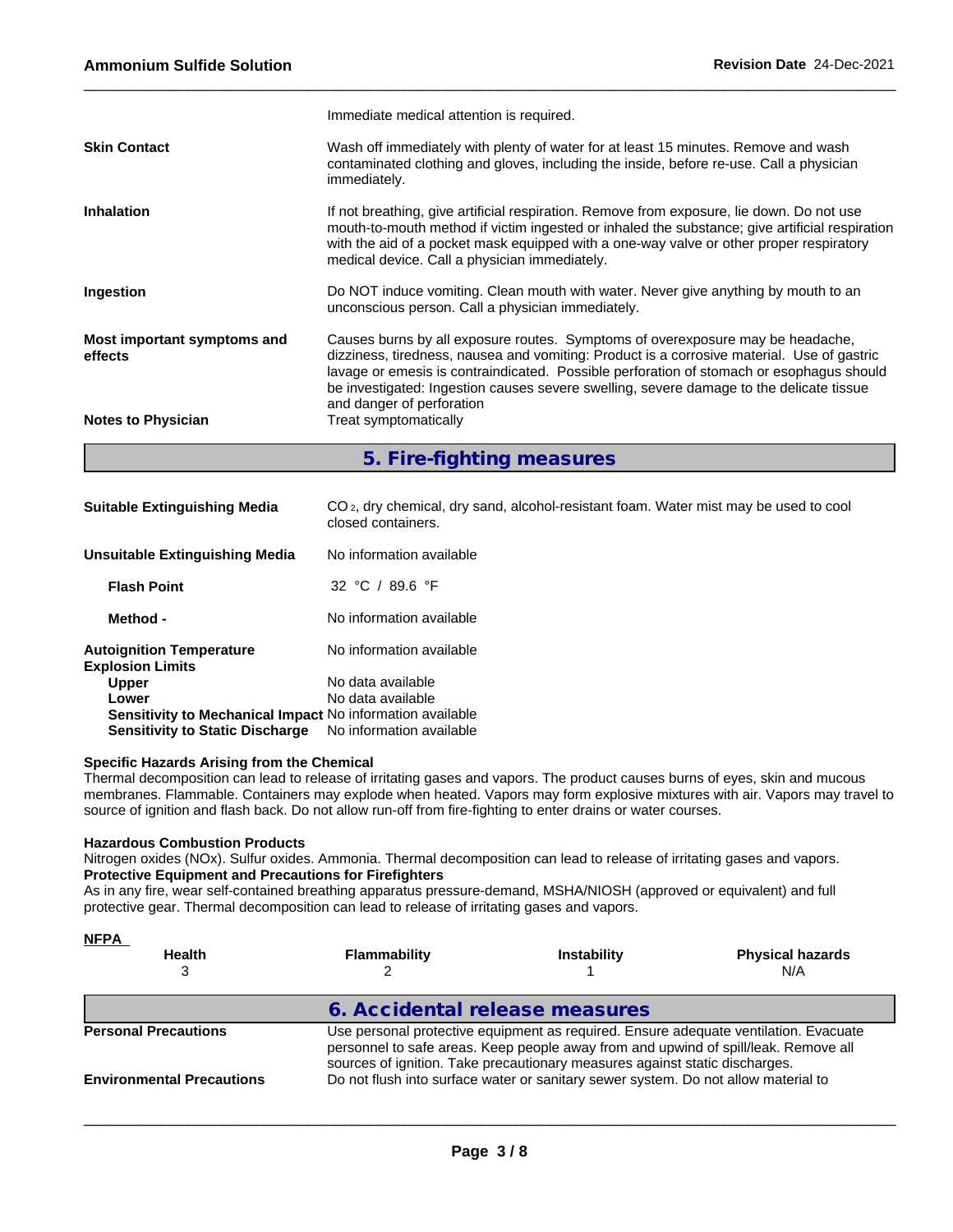|                                      | contaminate ground water system. Prevent product from entering drains. Local authorities<br>should be advised if significant spillages cannot be contained.                                                                                                                                                                                                                                                   |
|--------------------------------------|---------------------------------------------------------------------------------------------------------------------------------------------------------------------------------------------------------------------------------------------------------------------------------------------------------------------------------------------------------------------------------------------------------------|
| Up                                   | Methods for Containment and Clean Soak up with inert absorbent material. Keep in suitable, closed containers for disposal.<br>Remove all sources of ignition. Use spark-proof tools and explosion-proof equipment.                                                                                                                                                                                            |
|                                      | 7. Handling and storage                                                                                                                                                                                                                                                                                                                                                                                       |
| <b>Handling</b>                      | Wear personal protective equipment/face protection. Do not get in eyes, on skin, or on<br>clothing. Use only under a chemical fume hood. Do not breathe mist/vapors/spray. Do not<br>ingest. If swallowed then seek immediate medical assistance. Keep away from open<br>flames, hot surfaces and sources of ignition. Use only non-sparking tools. Take<br>precautionary measures against static discharges. |
| Storage.                             | Keep containers tightly closed in a dry, cool and well-ventilated place. Corrosives area.<br>Keep away from heat, sparks and flame. Incompatible Materials. Strong oxidizing agents.<br>Acids. Strong bases. copper. Alkali metals. Aluminium.                                                                                                                                                                |
|                                      | 8. Exposure controls / personal protection                                                                                                                                                                                                                                                                                                                                                                    |
| <b>Exposure Guidelines</b>           | This product does not contain any hazardous materials with occupational exposure<br>limitsestablished by the region specific regulatory bodies.                                                                                                                                                                                                                                                               |
| <b>Engineering Measures</b>          | Use only under a chemical fume hood. Ensure that eyewash stations and safety showers<br>are close to the workstation location. Use explosion-proof electrical/ventilating/lighting<br>equipment. Ensure adequate ventilation, especially in confined areas.                                                                                                                                                   |
| <b>Personal Protective Equipment</b> |                                                                                                                                                                                                                                                                                                                                                                                                               |
| <b>Eye/face Protection</b>           | Wear appropriate protective eyeglasses or chemical safety goggles as described by<br>OSHA's eye and face protection regulations in 29 CFR 1910.133 or European Standard<br>EN166. Tight sealing safety goggles. Face protection shield.                                                                                                                                                                       |
| Skin and body protection             | Wear appropriate protective gloves and clothing to prevent skin exposure.                                                                                                                                                                                                                                                                                                                                     |
| <b>Respiratory Protection</b>        | Follow the OSHA respirator regulations found in 29 CFR 1910.134 or European Standard<br>EN 149. Use a NIOSH/MSHA or European Standard EN 149 approved respirator if<br>exposure limits are exceeded or if irritation or other symptoms are experienced.                                                                                                                                                       |
| <b>Hygiene Measures</b>              | Handle in accordance with good industrial hygiene and safety practice.                                                                                                                                                                                                                                                                                                                                        |
|                                      | 9. Physical and chemical properties                                                                                                                                                                                                                                                                                                                                                                           |
| <b>Physical State</b><br>Appearance  | Liquid<br>Yellow                                                                                                                                                                                                                                                                                                                                                                                              |

| Appearance                              | Yellow                   |
|-----------------------------------------|--------------------------|
| Odor                                    | Rotten-egg like; Stench  |
| <b>Odor Threshold</b>                   | No information available |
| рH                                      | $9.5 - 9.8$              |
| <b>Melting Point/Range</b>              | No data available        |
| <b>Boiling Point/Range</b>              | No information available |
| <b>Flash Point</b>                      | 32 °C / 89.6 °F          |
| <b>Evaporation Rate</b>                 | No information available |
| Flammability (solid.gas)                | Not applicable           |
| <b>Flammability or explosive limits</b> |                          |
| <b>Upper</b>                            | No data available        |
| Lower                                   | No data available        |
| <b>Vapor Pressure</b>                   | 600 hPa $(20^{\circ}C)$  |
| <b>Vapor Density</b>                    | > 1                      |
| <b>Specific Gravity</b>                 | 1.000                    |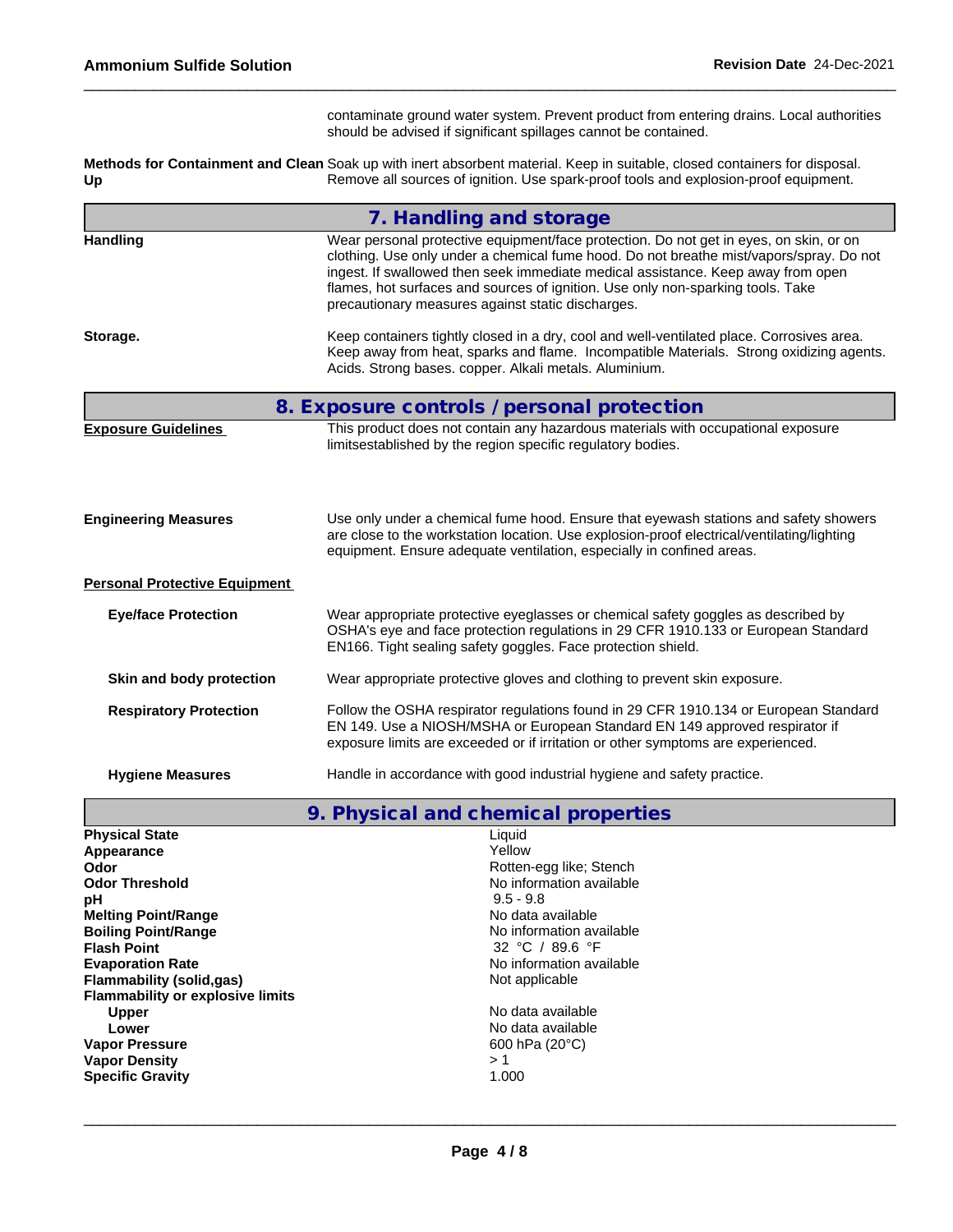| <b>Solubility</b><br>Partition coefficient; n-octanol/water<br><b>Autoignition Temperature</b><br><b>Decomposition Temperature</b><br><b>Viscosity</b><br><b>Molecular Formula</b><br><b>Molecular Weight</b> |               |                                                                                                                                                                                                                                                                                                                                         | Miscible with water<br>No data available<br><b>H8 N2 S</b><br>68.14 | No information available<br>No information available<br>No information available |             |            |
|---------------------------------------------------------------------------------------------------------------------------------------------------------------------------------------------------------------|---------------|-----------------------------------------------------------------------------------------------------------------------------------------------------------------------------------------------------------------------------------------------------------------------------------------------------------------------------------------|---------------------------------------------------------------------|----------------------------------------------------------------------------------|-------------|------------|
|                                                                                                                                                                                                               |               |                                                                                                                                                                                                                                                                                                                                         | 10. Stability and reactivity                                        |                                                                                  |             |            |
| <b>Reactive Hazard</b>                                                                                                                                                                                        |               | Yes                                                                                                                                                                                                                                                                                                                                     |                                                                     |                                                                                  |             |            |
| <b>Stability</b>                                                                                                                                                                                              |               | Stable under normal conditions.                                                                                                                                                                                                                                                                                                         |                                                                     |                                                                                  |             |            |
| <b>Conditions to Avoid</b>                                                                                                                                                                                    |               | Incompatible products. Excess heat. Keep away from open flames, hot surfaces and<br>sources of ignition.                                                                                                                                                                                                                                |                                                                     |                                                                                  |             |            |
| <b>Incompatible Materials</b>                                                                                                                                                                                 |               | Strong oxidizing agents, Acids, Strong bases, copper, Alkali metals, Aluminium                                                                                                                                                                                                                                                          |                                                                     |                                                                                  |             |            |
|                                                                                                                                                                                                               |               | Hazardous Decomposition Products Nitrogen oxides (NOx), Sulfur oxides, Ammonia, Thermal decomposition can lead to<br>release of irritating gases and vapors                                                                                                                                                                             |                                                                     |                                                                                  |             |            |
| <b>Hazardous Polymerization</b>                                                                                                                                                                               |               | Hazardous polymerization does not occur.                                                                                                                                                                                                                                                                                                |                                                                     |                                                                                  |             |            |
| <b>Hazardous Reactions</b>                                                                                                                                                                                    |               | None under normal processing.                                                                                                                                                                                                                                                                                                           |                                                                     |                                                                                  |             |            |
|                                                                                                                                                                                                               |               | 11. Toxicological information                                                                                                                                                                                                                                                                                                           |                                                                     |                                                                                  |             |            |
| <b>Acute Toxicity</b>                                                                                                                                                                                         |               |                                                                                                                                                                                                                                                                                                                                         |                                                                     |                                                                                  |             |            |
| <b>Product Information</b><br>Oral LD50<br><b>Dermal LD50</b><br>Vapor LC50<br><b>Component Information</b><br><b>Component</b><br>Water                                                                      |               | Based on ATE data, the classification criteria are not met. ATE > 2000 mg/kg.<br>Based on ATE data, the classification criteria are not met. ATE > 2000 mg/kg.<br>Based on ATE data, the classification criteria are not met. ATE $>$ 20 mg/l.<br>LD50 Oral<br><b>LD50 Dermal</b><br><b>LC50 Inhalation</b><br>No information available |                                                                     |                                                                                  |             |            |
| <b>Toxicologically Synergistic</b><br><b>Products</b>                                                                                                                                                         |               | Delayed and immediate effects as well as chronic effects from short and long-term exposure                                                                                                                                                                                                                                              |                                                                     |                                                                                  |             |            |
| <b>Irritation</b>                                                                                                                                                                                             |               | Causes burns by all exposure routes                                                                                                                                                                                                                                                                                                     |                                                                     |                                                                                  |             |            |
| <b>Sensitization</b>                                                                                                                                                                                          |               | No information available                                                                                                                                                                                                                                                                                                                |                                                                     |                                                                                  |             |            |
| Carcinogenicity                                                                                                                                                                                               |               | The table below indicates whether each agency has listed any ingredient as a carcinogen.                                                                                                                                                                                                                                                |                                                                     |                                                                                  |             |            |
| Component                                                                                                                                                                                                     | <b>CAS No</b> | <b>IARC</b>                                                                                                                                                                                                                                                                                                                             | <b>NTP</b>                                                          | <b>ACGIH</b>                                                                     | <b>OSHA</b> | Mexico     |
| Water                                                                                                                                                                                                         | 7732-18-5     | Not listed                                                                                                                                                                                                                                                                                                                              | Not listed                                                          | Not listed                                                                       | Not listed  | Not listed |
| Ammonium sulfide<br>12135-76-1                                                                                                                                                                                |               | Not listed<br>Not listed<br>Not listed<br>Not listed<br>Not listed                                                                                                                                                                                                                                                                      |                                                                     |                                                                                  |             |            |
| <b>Mutagenic Effects</b>                                                                                                                                                                                      |               | No information available                                                                                                                                                                                                                                                                                                                |                                                                     |                                                                                  |             |            |
| <b>Reproductive Effects</b>                                                                                                                                                                                   |               | No information available.                                                                                                                                                                                                                                                                                                               |                                                                     |                                                                                  |             |            |
| <b>Developmental Effects</b>                                                                                                                                                                                  |               | No information available.                                                                                                                                                                                                                                                                                                               |                                                                     |                                                                                  |             |            |
| <b>Teratogenicity</b>                                                                                                                                                                                         |               | No information available.                                                                                                                                                                                                                                                                                                               |                                                                     |                                                                                  |             |            |

**STOT** - single exposure **Respiratory system STOT - repeated exposure** None known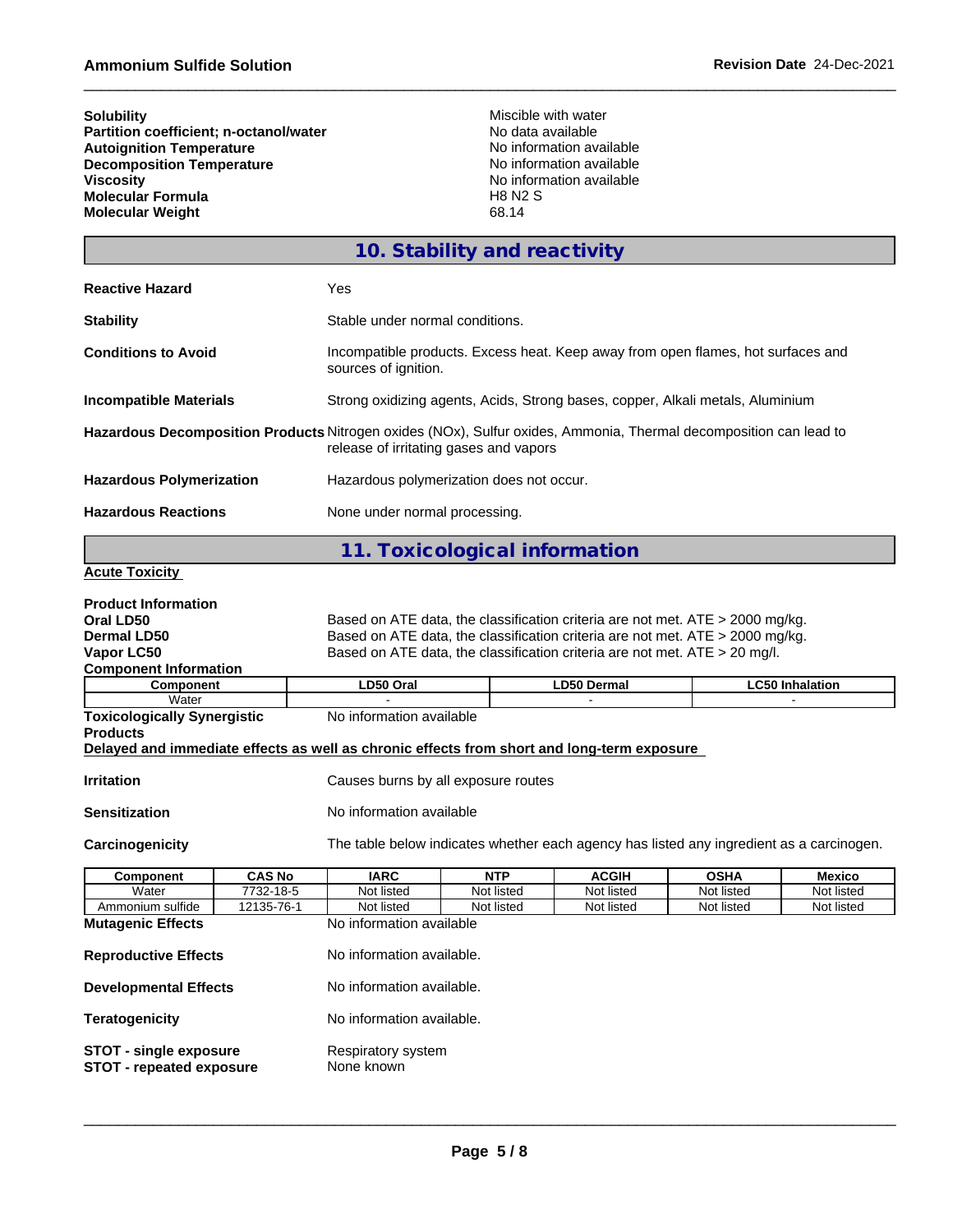| <b>Aspiration hazard</b>               | No information available                                                                                                                                                                                                                                                                                                                                                                    |
|----------------------------------------|---------------------------------------------------------------------------------------------------------------------------------------------------------------------------------------------------------------------------------------------------------------------------------------------------------------------------------------------------------------------------------------------|
| delayed                                | Symptoms / effects, both acute and Symptoms of overexposure may be headache, dizziness, tiredness, nausea and vomiting:<br>Product is a corrosive material. Use of gastric lavage or emesis is contraindicated.<br>Possible perforation of stomach or esophagus should be investigated: Ingestion causes<br>severe swelling, severe damage to the delicate tissue and danger of perforation |
| <b>Endocrine Disruptor Information</b> | No information available                                                                                                                                                                                                                                                                                                                                                                    |
| <b>Other Adverse Effects</b>           | The toxicological properties have not been fully investigated.                                                                                                                                                                                                                                                                                                                              |
|                                        | 12. Ecological information                                                                                                                                                                                                                                                                                                                                                                  |

### **Ecotoxicity**

Very toxic to aquatic organisms. The product contains following substances which are hazardous for the environment.

| <b>Persistence and Degradability</b> | Miscible with water Persistence is unlikely based on information available. |
|--------------------------------------|-----------------------------------------------------------------------------|
| <b>Bioaccumulation/Accumulation</b>  | No information available.                                                   |
| <b>Mobility</b>                      | Will likely be mobile in the environment due to its water solubility.       |
|                                      | 13. Disposal considerations                                                 |

**Waste Disposal Methods** Chemical waste generators must determine whether a discarded chemical is classified as a hazardous waste. Chemical waste generators must also consult local, regional, and national hazardous waste regulations to ensure complete and accurate classification.

| 14. Transport information |  |  |
|---------------------------|--|--|
|---------------------------|--|--|

| <b>DOT</b>                     |                                      |
|--------------------------------|--------------------------------------|
| UN-No                          | UN2683                               |
| <b>Proper Shipping Name</b>    | AMMONIUM SULFIDE SOLUTION            |
| <b>Hazard Class</b>            | 8                                    |
| <b>Subsidiary Hazard Class</b> | 6.1; 3                               |
| <b>Packing Group</b>           | Ш                                    |
| <b>TDG</b>                     |                                      |
| UN-No                          | UN2683                               |
| <b>Proper Shipping Name</b>    | AMMONIUM SULFIDE SOLUTION            |
| <b>Hazard Class</b>            | 8                                    |
| <b>Subsidiary Hazard Class</b> | 6.1; 3                               |
| <b>Packing Group</b>           | Ш                                    |
| <b>IATA</b>                    |                                      |
| UN-No                          | <b>UN2683</b>                        |
| <b>Proper Shipping Name</b>    | Ammonium sulphide solution (Mixture) |
| <b>Hazard Class</b>            | 8                                    |
| <b>Subsidiary Hazard Class</b> | 3, 6.1                               |
| <b>Packing Group</b>           | Ш                                    |
| <b>IMDG/IMO</b>                |                                      |
| UN-No                          | <b>UN2683</b>                        |
| <b>Proper Shipping Name</b>    | Ammonium sulphide solution (Mixture) |
| <b>Hazard Class</b>            | 8                                    |
| <b>Subsidiary Hazard Class</b> | 3, 6.1                               |
| <b>Packing Group</b>           | Ш                                    |
|                                | 15. Regulatory information           |
|                                |                                      |

### **United States of America Inventory**

| Component | <b>CAS No</b>   | <b>TSCA</b> | TCCA 1.<br><b>A</b> Inventory notification -<br>эьд<br><b>Active-Inactive</b> | <b>TSCA</b><br><b>EPA Requiatory</b><br><b>Flags</b> |
|-----------|-----------------|-------------|-------------------------------------------------------------------------------|------------------------------------------------------|
| Water     | 732-18-5<br>っへへ |             | $\sim$ $\pm$<br>TIVE<br>AC.                                                   |                                                      |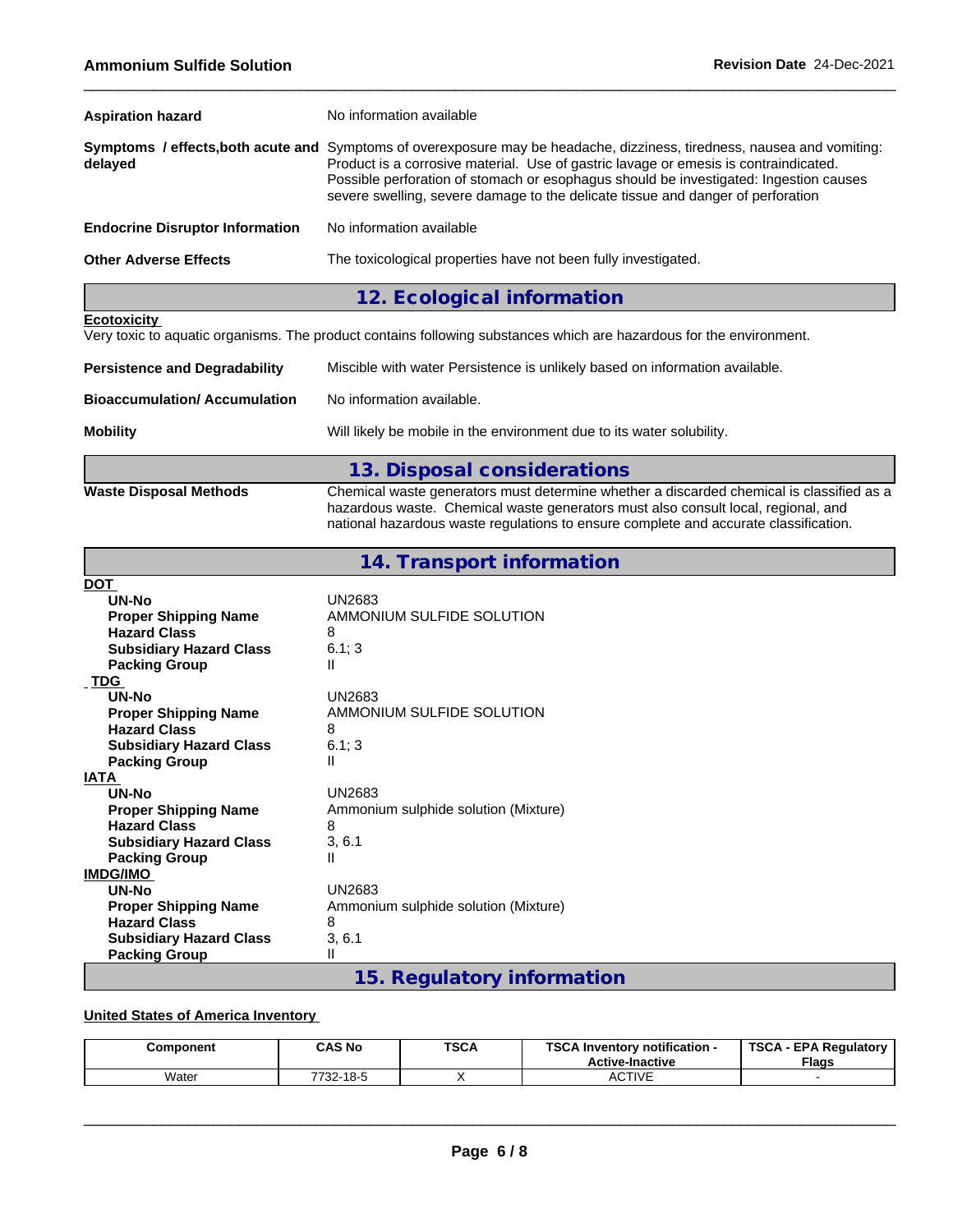| $\cdots$<br>۱mr<br>sultide<br>ionium | $\rightarrow$ $\sim$<br>$\cdot$ $\sim$<br>0E<br>. .<br>. .<br>. | $\sim$ $ \sim$ $\sim$ |  |
|--------------------------------------|-----------------------------------------------------------------|-----------------------|--|

#### **Legend:**

**TSCA** US EPA (TSCA) - Toxic Substances Control Act, (40 CFR Part 710)

X - Listed

'-' - Not Listed

**TSCA 12(b)** - Notices of Export Not applicable

#### **International Inventories**

Canada (DSL/NDSL), Europe (EINECS/ELINCS/NLP), Philippines (PICCS), Japan (ENCS), Japan (ISHL), Australia (AICS), China (IECSC), Korea (KECL).

| <b>Component</b> | <b>CAS No</b>  | <b>DSL</b> | <b>NDSL</b> | <b>EINECS</b>               | <b>PICCS</b> | <b>ENCS</b> | <b>ISHL</b> | AICS | <b>IECSC</b> | <b>KECL</b>        |
|------------------|----------------|------------|-------------|-----------------------------|--------------|-------------|-------------|------|--------------|--------------------|
| Water            | 7732-<br>-18-5 |            |             | -791<br>231<br>1-2<br>.     | ٠.           |             |             |      |              | $-35400$<br>KE     |
| Ammonium sulfide | 12135-76-      |            |             | nnn<br>235<br>'ົາ-∠∠ວ<br>-4 |              |             |             |      |              | KE-017<br>$-01710$ |

**KECL** - NIER number or KE number (http://ncis.nier.go.kr/en/main.do)

#### **U.S. Federal Regulations**

#### **SARA 313**

| <b>Component</b>             | <b>CAS No</b> | Weight %             | <b>SARA 313</b><br><b>Threshold</b><br>Values % |  |
|------------------------------|---------------|----------------------|-------------------------------------------------|--|
| $\cdots$<br>Ammonium sulfide | 12135-76-     | 2 <sup>d</sup><br>20 | ن. ا                                            |  |

#### **SARA 311/312 Hazard Categories** See section 2 for more information

#### **CWA** (Clean Water Act)

| Component             | $\sim$ MA<br>- Hazardous<br><b>Substances</b> | <b>CWA</b><br>· Reportable<br>Quantities | <b>CWA</b><br>: Pollutants<br>Toxic. | . - Priority Pollutants<br><b>ICWA</b> |
|-----------------------|-----------------------------------------------|------------------------------------------|--------------------------------------|----------------------------------------|
| .<br>Ammonium sulfide |                                               |                                          |                                      |                                        |

#### **Clean Air Act** Not applicable

**OSHA** - Occupational Safety and Health Administration Not applicable

**CERCLA** This material, as supplied, contains one or more substances regulated as a hazardous substance under the Comprehensive Environmental Response Compensation and Liability Act (CERCLA) (40 CFR 302)

|                       | RQ.<br><sub>ີ</sub> substances<br>иклон<br>па | <b>FURDO</b><br>-- |
|-----------------------|-----------------------------------------------|--------------------|
| .<br>sulfide<br>oniur | 100 lb                                        |                    |

**California Proposition 65** This product does not contain any Proposition 65 chemicals.

#### **U.S. State Right-to-Know Regulations**

| <b>Omponent</b>                       | <b>Massachusetts</b> | <b>New</b><br>Jersev | Pennsvlvania | <b>Illinois</b> | ode Island |
|---------------------------------------|----------------------|----------------------|--------------|-----------------|------------|
| Water                                 |                      |                      |              |                 |            |
| $\cdots$<br>⊧sulfide<br>nmonium<br>Αr |                      |                      |              |                 |            |

### **U.S. Department of Transportation**

| Reportable Quantity (RQ):   |   |
|-----------------------------|---|
| <b>DOT Marine Pollutant</b> |   |
| DOT Severe Marine Pollutant | N |

**U.S. Department of Homeland** This product does not contain any DHS chemicals.